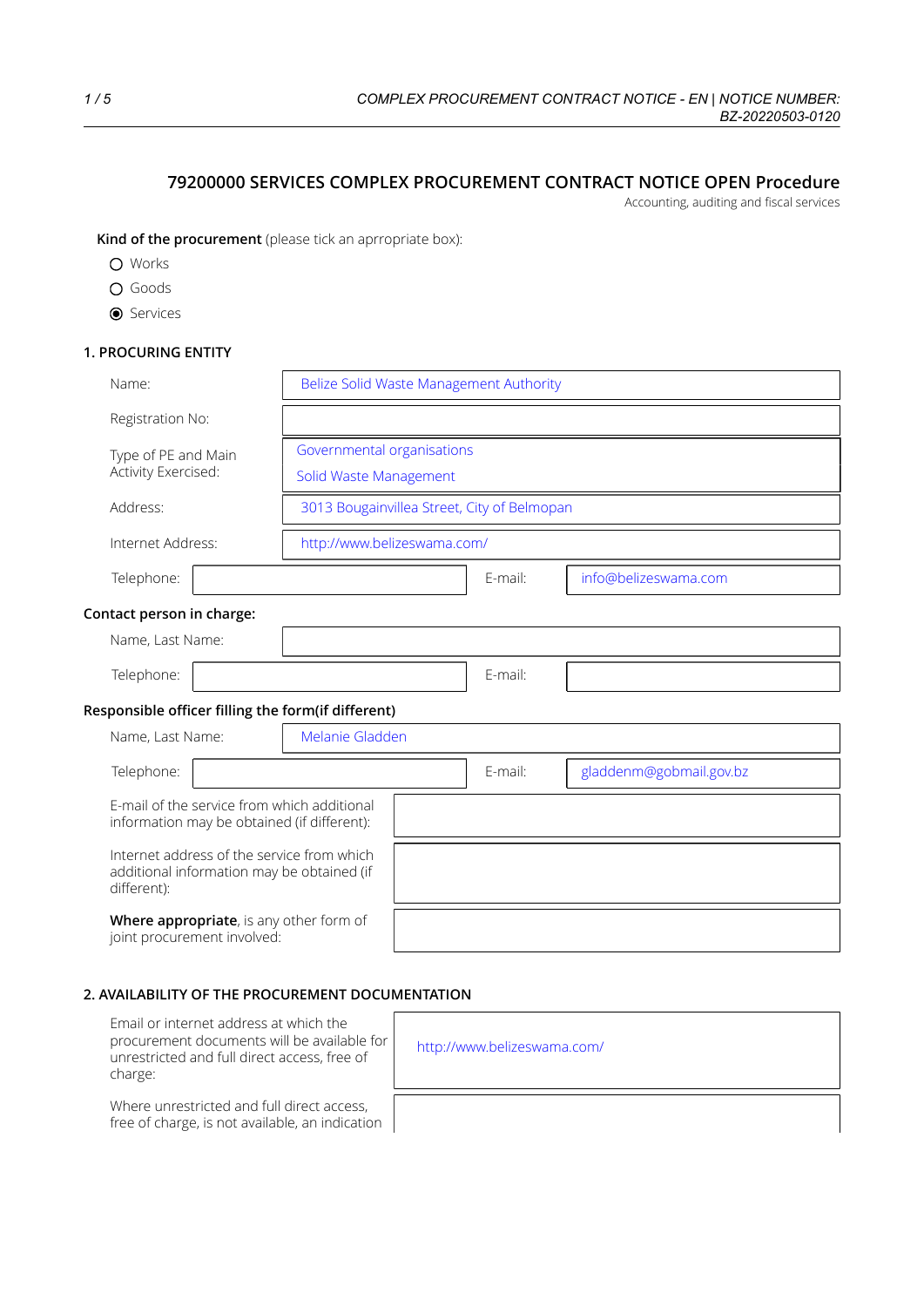| of how the procurement documents can be<br>accessed:              |  |
|-------------------------------------------------------------------|--|
| Payment for the procurement documents (if<br>applicable)(amount): |  |

### **3. PROCUREMENT NUMBER**

Procurement Number: SWaMA-8 /22-23

## Where the contract is divided into lots, the information in points 4 to 13 shall be provided for each lot.

## **4. SUBJECT OF THE PROCUREMENT**

| Name of the proposed<br>contract: | Senior Accounts Clerk for Solid Waste Management Project II |
|-----------------------------------|-------------------------------------------------------------|
|-----------------------------------|-------------------------------------------------------------|

## **CPV CODES**

| Main CPV code:              |
|-----------------------------|
| Additional CPV Codes (if    |
| necessary):                 |
| Supplementary CPV codes (if |
| necessary):                 |

79200000 - Accounting, auditing and fiscal services

Kind of the procurement(please tick the relevant box(es)):

# In case of **services procurement:**

- **O** Consultation Services
- **O** IT Services
- O Cleaning Services
- Legal Services
- O Financial Services
- O Immovable Property Services
- Engineering Services
- Architectural Services
- O Other Services
- Goods Included

## **5. DESCRIPTION OF THE PROCUREMENT**

Nature and extent of works, or Nature and quantity of goods or Nature and extent of services (short description of contract)

Where appropriate, description of any options

The scope of this consultancy is to assist the Financial Specialist in the overall financial and accounting management and administrative control functions for the Solid Waste Management Project II . SWMP II. . This will be done in accordance with the terms of the SWMP II Loan Contract, the Memorandum of Understanding between the MNR and the BSWaMA, agreed Project-specific accounting regulations with the IDB, the Project Procurement Plan, Project Execution Plans, Annual Operating Plans and other Project related documents and GoB financial policies and regulations. . The Senior Account Clerk will also assist the Financial Specialist with the overall financial and accounting management of the Solid Waste Management Authority, the Technical Cooperation TC BL 1105 and the operations of the transfer stations.

## **6. ADDRESS FOR THE MAIN LOCATION OF WORKS, DELIVERY OF GOODS, PERFORMANCE OF SERVICES**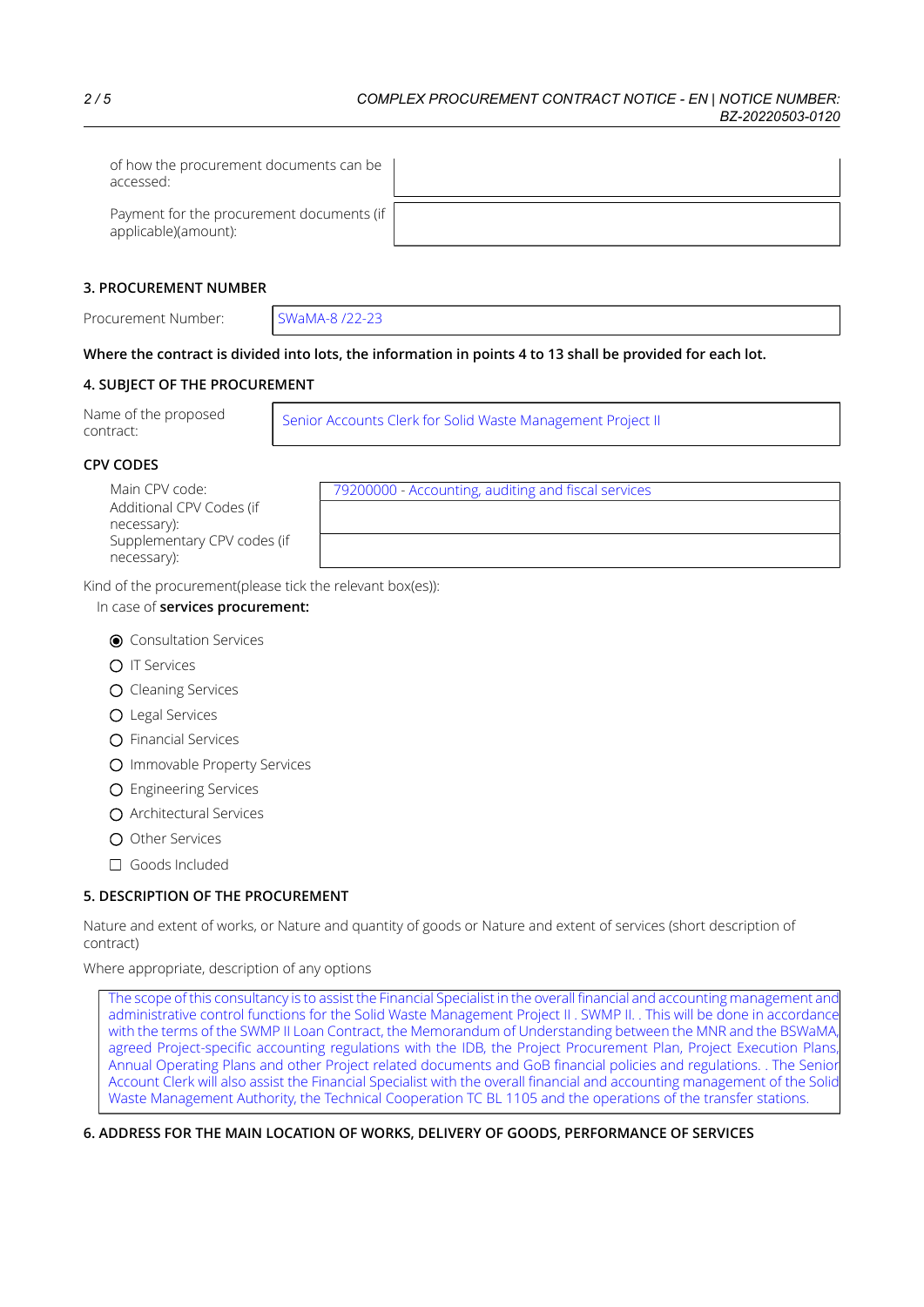#### 3013 Bougainvillea Street, Belmopan

## **7. ESTIMATED VALUE OF THE CONTRACT(this information shall not be published):**

#### **8. VARIANTS ADMITTED**

 $O$  yes  $\odot$  no

**9. PLANNED TIME FRAME FOR EXECUTION OF WORKS, DELIVERY OF GOODS, PROVISION OF SERVICES:**

| From:     | To:    |
|-----------|--------|
|           |        |
| Duration: | months |

#### **10. CONDITIONS FOR PARTICIPATION**

Condition for participation will be in accordance with the Policies for the Selection and Contracting of Consultants financed by the Inter-American Development Bank. GN-2350-15. May 2019.

### Including:

where appropriate, indication whether the provision of the service is reserved by law, regulation or administrative provision to a particular profession; reference to the relevant law, regulation or administrative provision, a list and brief description of criteria regarding the personal situation of suppliers that may lead to their exclusion and of qualification (selection) criteria; minimum level(s) of standards possibly required; indication of required information (self-declarations, documentation).

### **11. WHERE APPROPRIATE, PARTICULAR CONDITIONS TO WHICH PERFORMANCE OF THE CONTRACT IS SUBJECT TO:**

#### **12. CRITERIA TO BE USED FOR AWARD OF THE CONTRACT OR CONTRACTS.**

#### **Criteria used:**

The criteria for award of contract are outlined in the Policies for the Selection and Contracting of Consultants financed by the Inter-American Development Bank. GN-2350-15. May 2019.

#### 13. INDICATION OF THE POSSIBILITY OF BIDDING FOR ONE, FOR SEVERAL OR FOR ALL OF THE LOTS; INDICATION **OF ANY POSSIBLE LIMITATION OF THE NUMBER OF LOTS THAT MAY BE AWARDED TO ANY ONE BIDDER:**

| Bids per Participant:              | O One<br>O Several<br>$O$ All |
|------------------------------------|-------------------------------|
| Awards per Successful Participant: | O One<br>O Several<br>$O$ All |

### **14. TYPE OF TENDERING METHOD**(please tick an aprropriate box)

- **⊙** Open
- $\Omega$  Restricted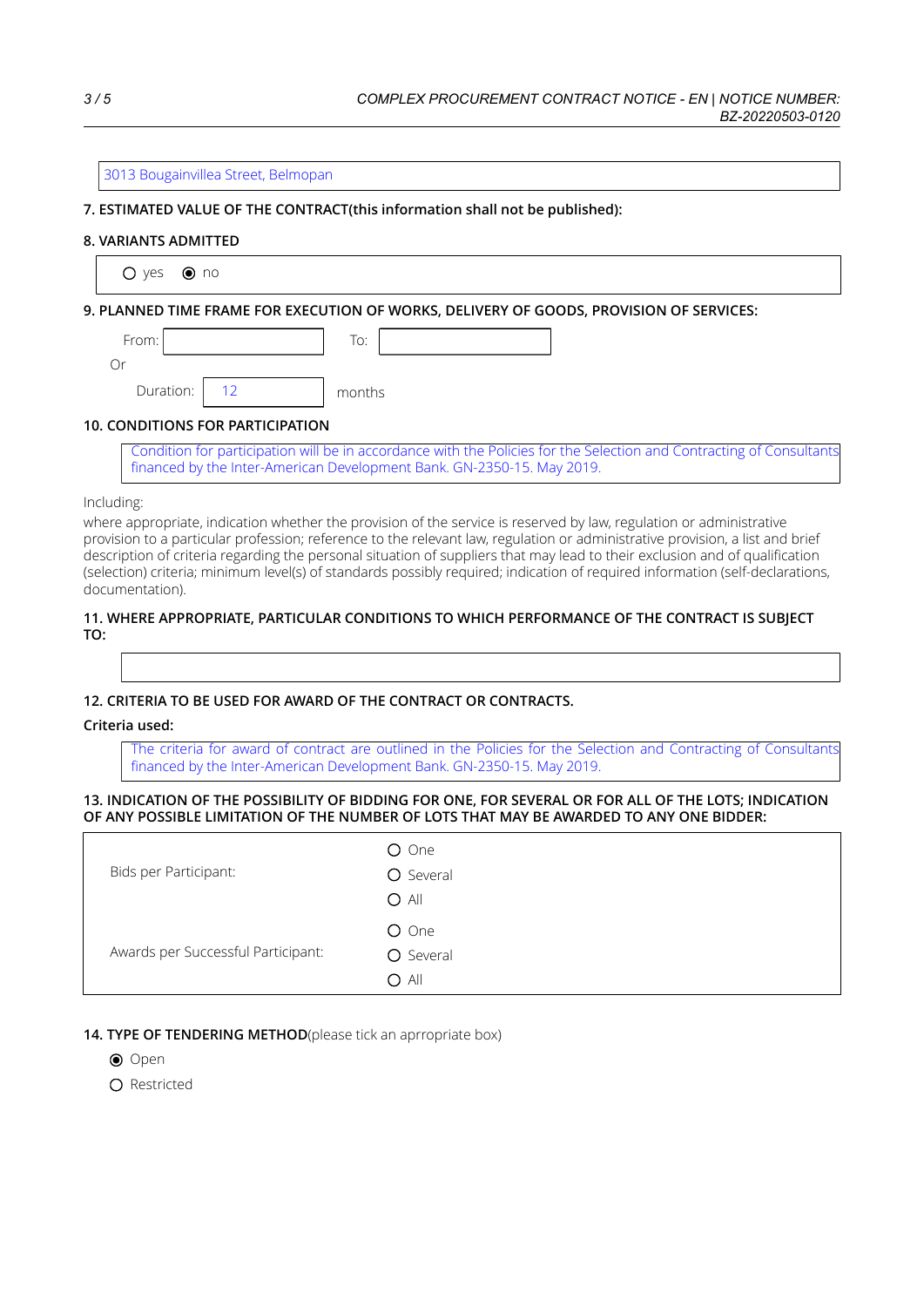**15. IN THE CASE OF A RESTRICTED TENDERING METHOD**, where recourse is made to the option of reducing the number of candidates to be invited to submit tenders, minimum and, where appropriate, proposed maximum number of suppliers and objective criteria to be used to choose the supliers in question.

| Minimum<br>number           |                  |  |
|-----------------------------|------------------|--|
| Maximum<br>number           |                  |  |
| Criteria<br>used            |                  |  |
| 16. TIME LIMITS             |                  |  |
| for receipt of tenders      | 13/05/2022 14:30 |  |
| Or                          |                  |  |
| for requests to participate |                  |  |

### **17. TIME LIMIT FOR RECEIPT OF CLARIFICATIONS**

### **18. ADDRESS TO WHICH TENDERS OR REQUESTS TO PARTICIPATE SHALL BE TRANSMITTED**

| Address:  | 3013 Bougainvillea Street   |
|-----------|-----------------------------|
| City:     | belmopan                    |
| ZIP Code: |                             |
| Country:  | <b>BZ</b>                   |
| URL:      | http://www.belizeswama.com/ |

#### **19. IN THE CASE OF OPEN TENDERING METHOD**

| Duration during which the tenderer must<br>maintain its tender. Duration (in days): |                                     |
|-------------------------------------------------------------------------------------|-------------------------------------|
| Date for the opening of tenders:                                                    | 13/05/2022                          |
| Time for the opening of tenders:                                                    | 14:30                               |
| Place for the opening of tenders:                                                   | 3013 Bougainvillea Street, Belmopan |
| Persons authorized to be present at such<br>opening                                 | <b>Procurement Officer</b>          |

**20. LANGUAGE** or languages in which tenders or requests to participate must be drawn up

| ΕN      | NL | FR                 |
|---------|----|--------------------|
| $\odot$ | O  | $\left( \ \right)$ |

**21. NAME AND ADDRESS OF THE BODY RESPONSIBLE FOR REVIEW AND, WHERE APPROPRIATE, MEDIATION PROCEDURES. PRECISE INFORMATION CONCERNING DEADLINES FOR REVIEW PROCEDURES, OR IF NEED BE, THE NAME, ADDRESS, TELEPHONE NUMBER, FAX NUMBER AND EMAIL ADDRESS OF THE SERVICE FROM WHICH THIS INFORMATION MAY BE OBTAINED (IF APPLICABLE).**